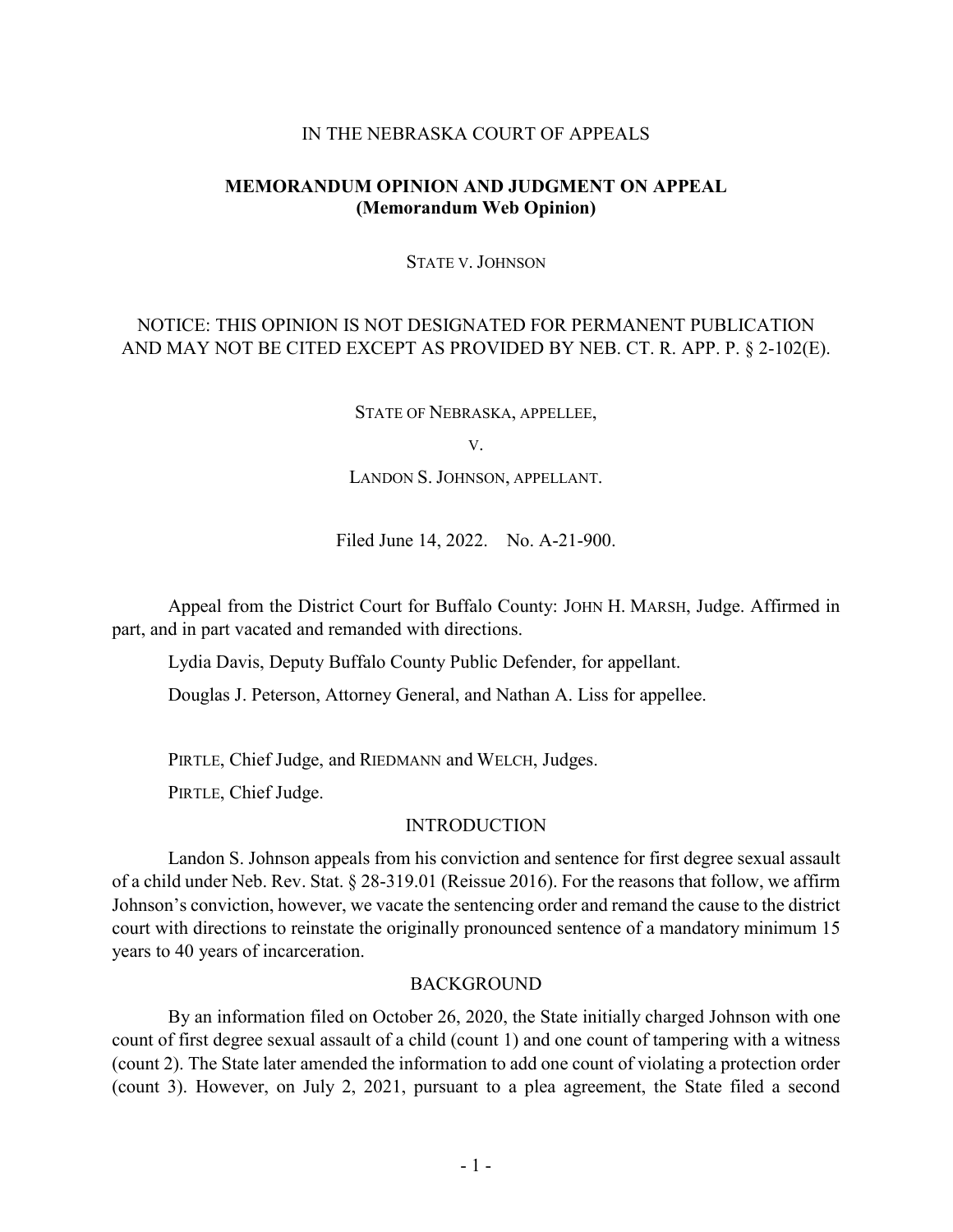amended information dismissing counts 2 and 3 in exchange for Johnson's no contest plea to count 1. The State further agreed to refrain from prosecuting Johnson in Lancaster County on any other matters involving the same victim that occurred between 2016 and 2019. Johnson confirmed that he understood the terms of the agreement and had adequate opportunity to discuss the agreement with counsel.

With regard to the potential sentence on count 1, the district court advised Johnson that first degree sexual assault of a child "is a IB felony with a mandatory minimum of 15 years and a minimum of 20 years, a maximum of life imprisonment." Shortly thereafter, the court reiterated that "there's a minimum of 20 years, and in this case there's a mandatory minimum of 15 years." Johnson confirmed that he understood the charge and the penalty as advised. Johnson further confirmed that he heard and understood the rights advisement previously made by the court, including his right to a trial and all the attendant rights thereto. Johnson understood that he was waiving those rights by entering a no contest plea to count 1.

Upon hearing the factual basis for count 1, the court accepted Johnson's no contest plea and convicted Johnson on count 1. The court further ordered that a presentence investigation be conducted and set the matter for sentencing. Johnson indicated in the presentence investigation report that he understood he was facing a minimum of 20 years in prison. The sentencing hearing was continued twice; first on the court's own motion due to a scheduling conflict, and second on Johnson's motion for the purpose of completing a sex offender evaluation. The court finally convened for a sentencing hearing on October 12, 2021.

The court opened the sentencing hearing by noting that it had reviewed the presentence investigation report and victim impact statements. Thereafter, counsel for Johnson entered a motion to withdraw the no contest plea. The court agreed to hear argument on the motion, and counsel for Johnson stated that Johnson "has asked me to file that, Your Honor. I believe [Johnson's] position is that there may be additional evidence that could prove his . . . innocence in this case. Other than that, I have no additional information." The court overruled Johnson's motion to withdraw his plea and proceeded to sentencing.

After hearing argument and giving Johnson an opportunity to speak on his own behalf, the court stated that it was going to order Johnson to be sentenced "to the mandatory minimum, 15 years, and not more than 40 years." However, the State interjected, stating "Judge, while it's a mandatory minimum of 15, the actual minimum is  $20...$  [s]o the minimum sentence has to be  $20$ years, 15 of those is a hard sentence." Accordingly, the court stated, "All right, then, so I'll note that the minimum is 20 years, with 15 years being the mandatory minimum." Thereafter, the court entered a sentencing order consistent with the latter pronouncement, ordering that Johnson be incarcerated "for not less than 20 years, 15 year mandatory minimum, nor more than 40 years." Johnson appeals from that order.

# ASSIGNMENTS OF ERROR

Johnson assigns that the district court erred in overruling his motion to withdraw plea without setting the motion for a hearing.

Additionally, the State alleges that the district court committed plain error when it modified its initial sentence of 15 to 40 years of incarceration in response to the State's suggestion that the "actual minimum" sentence in this case was 20 years of incarceration.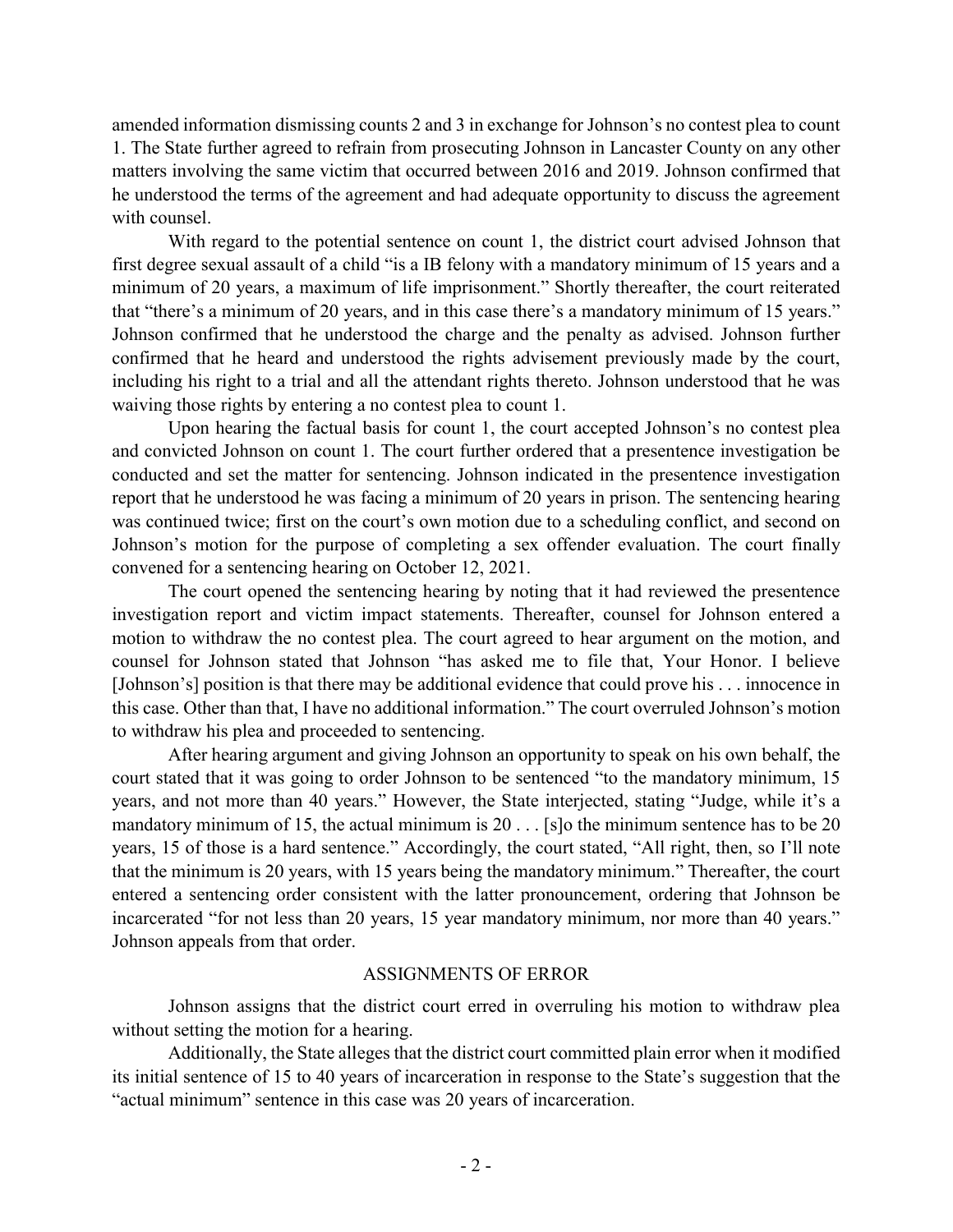#### STANDARD OF REVIEW

Prior to sentencing, the withdrawal of a plea forming the basis of a conviction is addressed to the discretion of the trial court, and its ruling will not be disturbed on appeal absent an abuse of discretion. *State v. Williams*, 276 Neb. 716, 757 N.W.2d 187 (2008).

### ANALYSIS

#### *Motion to Withdraw Plea*.

Johnson's sole assignment of error on appeal is that the district court abused its discretion in overruling Johnson's motion to withdraw his no contest plea to count 1 without setting the matter for a hearing. At the outset, we acknowledge that the court did not schedule a separate hearing regarding Johnson's last-minute motion to withdraw plea. However, the court nevertheless provided Johnson with an opportunity to be heard on his motion at the sentencing hearing. To the extent Johnson suggests the district court was required to hold a separate hearing on his motion to withdraw, we reject that argument. See *State v. Canaday*, 307 Neb. 407, 949 N.W.2d 348 (2020).

In *Canaday*, the defendant similarly entered a last-minute motion to withdraw plea at the time of sentencing. Defense counsel provided a brief argument explaining the basis for the motion but offered no evidence. The district court overruled the motion and proceeded with sentencing. The Nebraska Supreme Court affirmed without any mention of the district court's failure to hold a separate hearing. Rather, the court focused its analysis on simply whether the district court abused its discretion in overruling the motion in light of the grounds presented at the sentencing hearing. Thus, we likewise focus our analysis on whether the district court abused its discretion in overruling Johnson's motion in light of the grounds presented at the sentencing hearing.

At the sentencing hearing, Johnson's position was simply that "there may be additional evidence that could prove his . . . innocence." On appeal, Johnson argues for the first time that "additional evidence may be available to discredit the information provided to law enforcement by [the victim]," adding that the "new information includes, but is not limited to the information in the Presentence Report that Johnson's child has now made allegations of abuse against [the victim]." Brief for appellant at 8. Additionally, Johnson argues that "[i]f a hearing would have been held . . . then [Johnson] would have been able to present evidence that the lack of medications prevented Johnson from knowingly, voluntarily, and intelligently entering the no contest plea." *Id*. at 7-8.

With regard to the latter argument that Johnson did not knowingly, voluntarily, and intelligently enter the no contest plea, we observe that Johnson made no mention of that as a basis for his motion to withdraw plea. Rather, the sole basis presented to the district court in support of Johnson's motion was that there "may be" additional evidence to prove Johnson's innocence. Because Johnson's argument regarding his ability to knowingly, voluntarily, and intelligently enter his plea was raised for the first time on appeal, we do not address it. See *State v. Canaday, supra* (limiting analysis of motion to withdraw plea to grounds expressly presented to the district court). With regard to Johnson's argument of additional evidence that would prove his innocence, we conclude the district court did not abuse its discretion in rejecting that claim.

After the entry of a plea of guilty or no contest, but before sentencing, a court, in its discretion, may allow a defendant to withdraw his or her plea for any fair and just reason, provided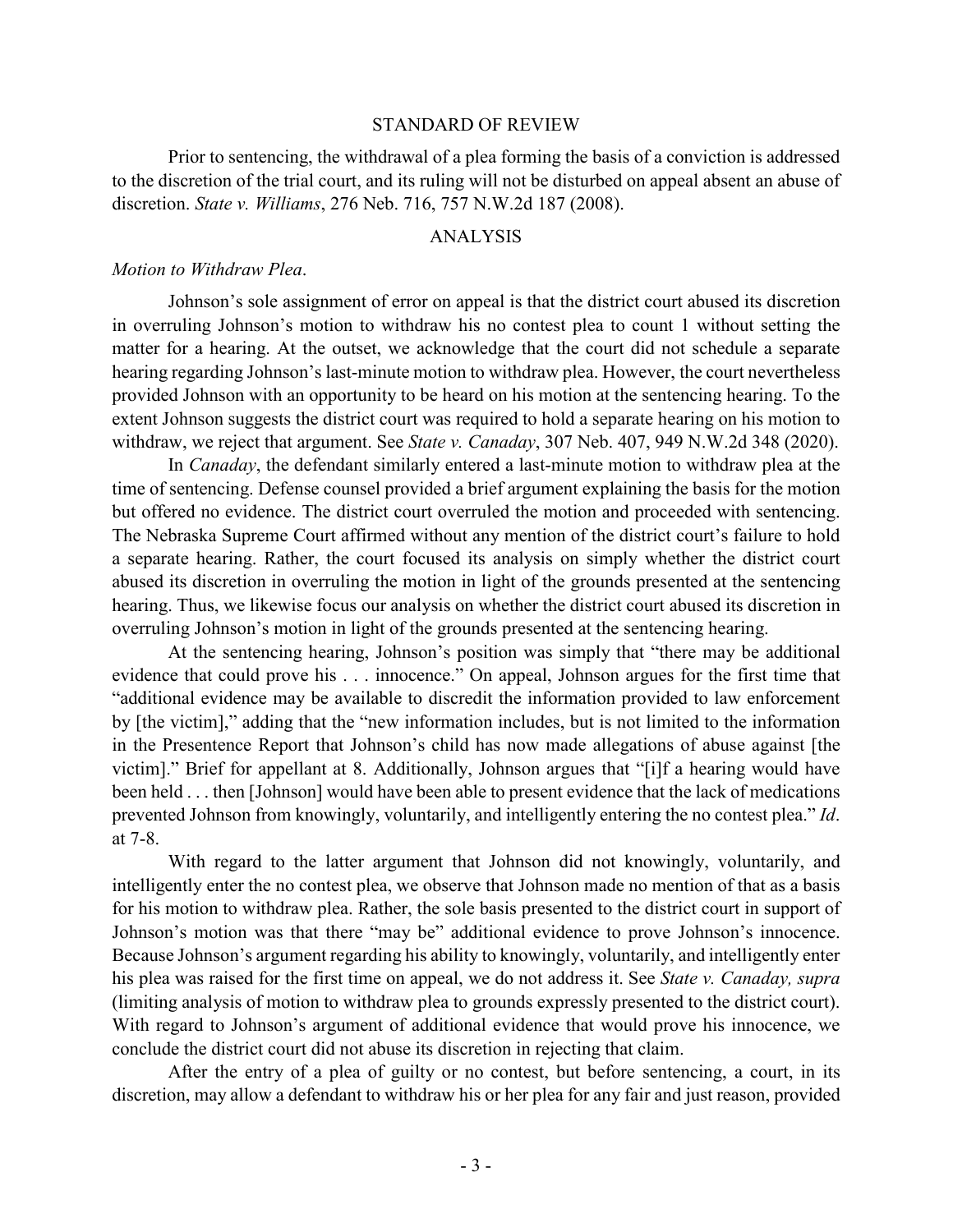that the prosecution has not been or would not be substantially prejudiced by its reliance on the plea entered. *State v. Williams, supra*. The burden is on the defendant to establish by clear and convincing evidence the grounds for withdrawal of a plea. *Id.* The right to withdraw a plea previously entered is not absolute, and, in the absence of an abuse of discretion on the part of the trial court, refusal to allow a defendant's withdrawal of a plea will not be disturbed on appeal. *Id.*

In this case, Johnson had over 3 months between the entry of his plea and the sentencing hearing to investigate the supposed evidence of his innocence. Yet, Johnson waited until the day of sentencing to file his motion to withdraw plea on the basis of mere speculation as to the possible existence of additional evidence. At the time of the sentencing hearing, Johnson failed to present any evidence in support of his motion. Johnson merely indicated that there "may be" additional evidence without any indication as to what that evidence was or how it would prove his innocence. While Johnson points to additional evidence on appeal, he failed to present such grounds to the district court, and thus we do not address them. See *State v. Canaday, supra*. Altogether, Johnson failed to present clear and convincing evidence of a fair and just reason to withdraw his plea, and the district court did not abuse its discretion in overruling Johnson's motion without a hearing.

# *Plain Error*.

We agree with the State that the district court committed plain error by accepting the prosecutor's erroneous suggestion that the "actual minimum" sentence for first degree sexual assault of a child is 20 years of incarceration.

Plain error may be found on appeal when an error, plainly evident from the record, prejudicially affects a litigant's substantial right and, if uncorrected, would result in damage to the integrity, reputation, and fairness of the judicial process. *State v. Kantaras*, 294 Neb. 960, 885 N.W.2d 558 (2016). A sentence that is contrary to the court's statutory authority is an appropriate matter for plain error review. *Id.*

The State likens this case to *State v. Kidder*, 299 Neb. 232, 908 N.W.2d 1 (2018), wherein the Supreme Court found plain error when a trial court modified a sentence after its initial pronouncement based on the mistaken belief that the pronounced sentence was outside the authorized penalty range for the crime charged. In that case, the court reiterated that a sentence validly imposed takes effect from the time it is pronounced and any subsequent sentence fixing a different term is a nullity. *Id*. The court noted that "[i]t is possible, in limited circumstances, to correct an inadvertent mispronouncement of a valid sentence before the defendant has left the courtroom," however, that was not the case in *Kidder*, where the court evidently intended to sentence the defendant as originally pronounced but was erroneously led to believe that the pronounced sentence was outside the authorized range. 299 Neb. at 248, 908 N.W.2d at 11. Thus, "[b]ecause the sentence originally pronounced was valid, it took effect as soon as it was pronounced and any attempt thereafter to modify it . . . was plainly erroneous and of no legal effect." *Id.* Accordingly, the court vacated the modified sentence and remanded the cause to the trial court with directions to reinstate the valid term originally pronounced.

We agree that this case is analogous to *Kidder*, and we likewise find plain error in the district court's modification of the originally pronounced sentence on the mistaken belief that the pronounced sentence was outside the authorized range for count 1. The district court initially pronounced that Johnson shall be sentenced "to the mandatory minimum, 15 years, and not more